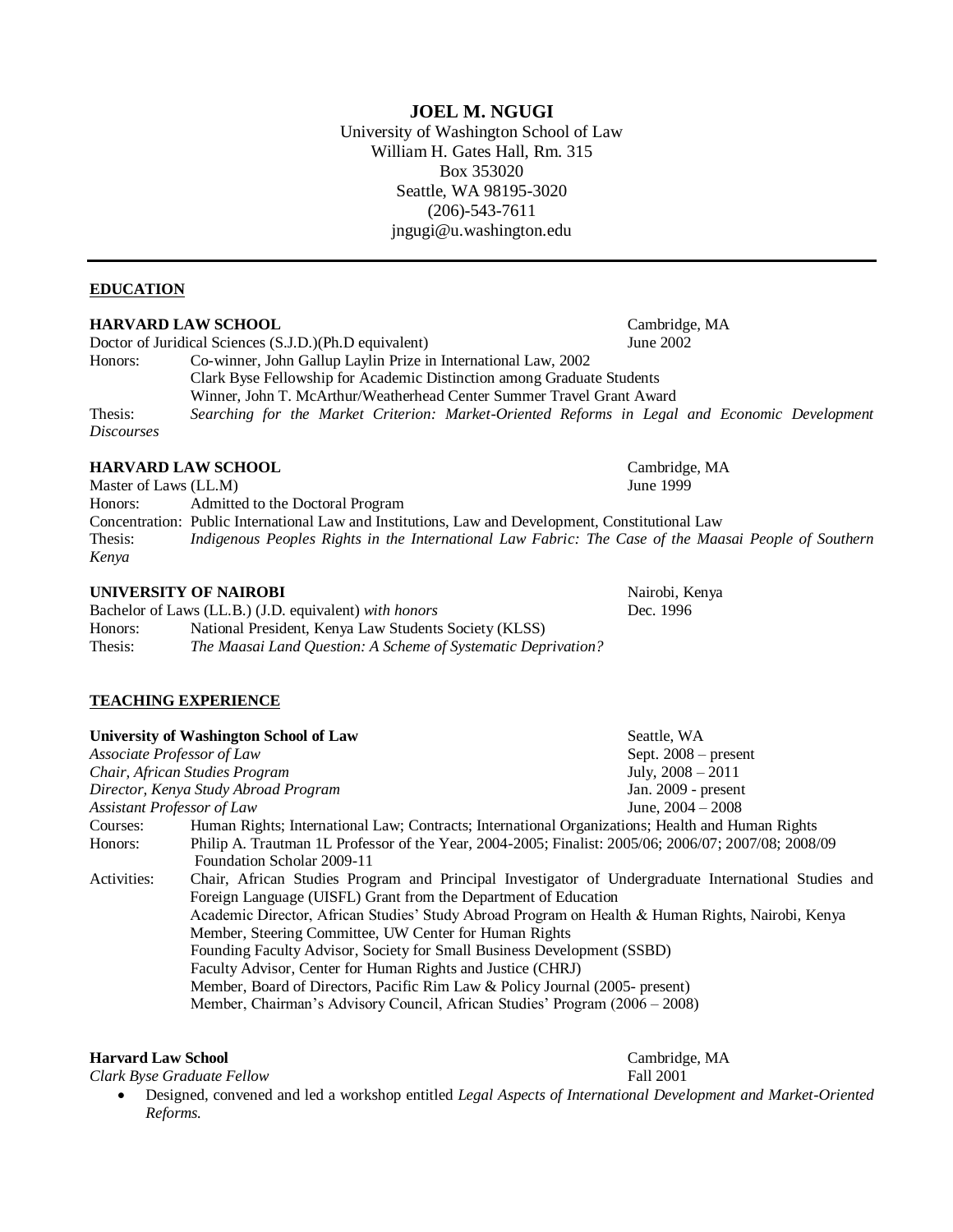# **Kennedy School of Government, Harvard University** Cambridge, MA

*Teaching Assistant* Fall 2000

- Served as Teaching Assistant in the course, *United Nations and Human Rights*;
- Assisted with planning and preparation of course syllabi and reading lists;
- Taught portions of the course related to the United Nations System;
- Conducted class discussions, guided students writing the term paper for the course, and graded the term papers.

## **Harvard Law School** Cambridge, MA

*Teaching Assistant* 2000 – 2001

- Served as the Teaching Assistant in LL.M Paper Writers Workshop designed to teach international LL.M students about the legal system and research methods in the United States;
- Supervised 15 LL.M students, teaching them specific techniques in completing their LL.M thesis.

#### **European Law Research Center, Harvard University Cambridge, MA Cambridge, MA**

*Workshop Convener* Spring 2000

- Appointed Convener of a Workshop entitled *Histories and Politics of International Law;*
- Designed workshop theme and curriculum;
- Assigned readings; advertised workshop; led discussions; and oversaw the logistics;
- Invited outside speakers and guided students writing papers for credit in conjunction with workshop.

## **Ilkisonko High School** Loitokitok, Kenya

- Taught English, Literature and Christian Religious Education;
- Co-patron of Drama and Music clubs; Directed two winning entries to Kenya Secondary Schools Music Festivals in category of dramatized poems choral and solo verses.

#### **PROFESSIONAL EXPERIENCE**

## **Foley Hoag, LLP** Boston, MA

*Transactional and (International) Litigation Associate* Sept. 2002 – May, 2004

- Part of team that represented the Republic of Uganda before the International Court of Justice at The Hague in *Case Concerning Armed Activities on the Territory of Congo* (Democratic Republic of Congo v. Uganda);
- Represented various Governments in cases involving Foreign Sovereign Immunities Act (FSIA);
- Represented a wide variety of clients in the field of corporate law, with an emphasis on financial institutions and emerging growth companies; focusing on private and public placements of both debt and equity; holding company and other corporate reorganizations, mergers and acquisitions, and general and corporate business planning;
- Served as counsel to private equity funds, including structuring and formation advice; assisting with the preparation of offering materials and securities law compliance in raising capital; and representing the funds in structuring and making investments in portfolio companies.

## **United Nations Mission in Kosovo (UNMIK)** Pristina, Kosovo

*Legal Officer, Central Civil Registry* May - August, 2000

- Drafted regulations and laws setting up and governing Central Civil Registry;
- Drafted standards and regulations on registration of habitual residents of Kosovo granting them civic status;
- Defined standards and set up procedures for reconsideration cases;
- Performed legal analysis and made recommendations about eligibility of applicants to be included in Register of habitual residents of Kosovo in specific cases;
- Assisted Civil Registrar in carrying out functions and setting up Municipal Civil Registration Offices in various municipalities of Kosovo.

# **Kariuki Muigua & Co. Advocates** National Renewal Renewal Renewal Renewal Renewal Renewal Renewal Renewal Renewal Renewal Renewal Renewal Renewal Renewal Renewal Renewal Renewal Renewal Renewal Renewal Renewal Renewal Rene

*Attorney* 1996- 1998

- Practiced in all areas of firm"s legal practice, including civil litigation, criminal defense, legal drafting, debt collection and bankruptcy briefs, investigation of titles, conveyances and re-conveyances and succession law;
- Drafted court pleadings and conveyance documents, attended to clients, gave legal advice and conducted legal research.

*High School Teacher* Mar. 1994 – Sept. 1994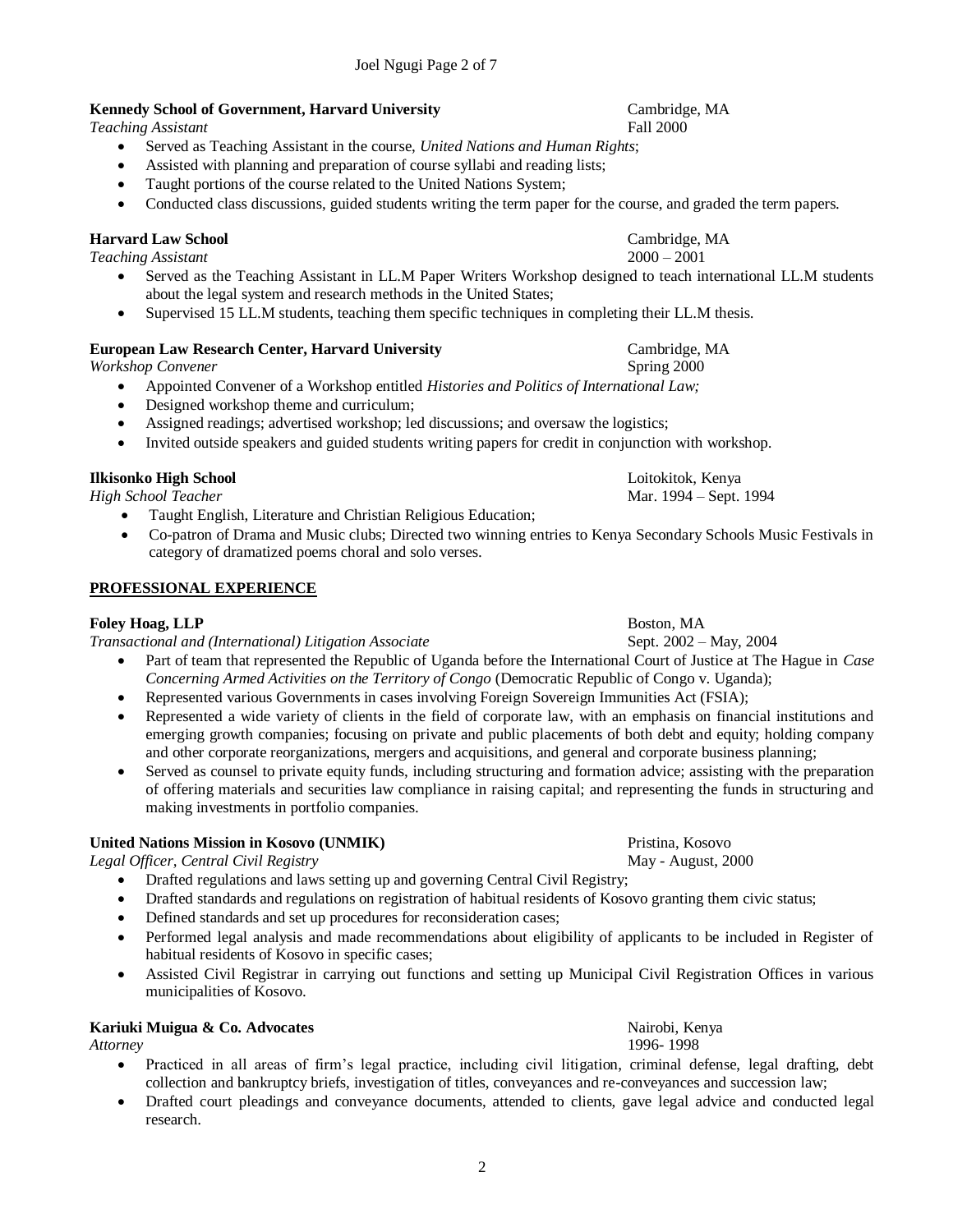# **LEGAL RESEARCH EXPERIENCE**

# **Global Coalition for Africa/World Bank** Washington, DC

- Reviewed the performance of The Tokyo International Conference on African Development (TICAD) Initiative;
- Co-authored a report to be used to arrange a "policy-level review" of TICAD;
- Identified the uniqueness of the TICAD initiative especially regarding "ownership" of reform programs and partnership in development cooperation;
- Reviewed the success of accomplished objectives; Analyzed modus operandi of TICAD and made suggestions for improving Development cooperation between Asia and Africa within the TICAD process.

# **Program on Humanitarian Policy and Conflict Research (HPCR)** Harvard University

*Research Associate* 2001 - 02

- Researched agenda and coordinated a high-level workshop for international legal experts, the International Committee of the Red Cross, and the United Nations in a program to elicit expert dialogue and research on international humanitarian law issues;
- Drafted themes aimed at promoting a better understanding of the legal challenges arising in contemporary conflicts as related to international humanitarian policies.

*Summer Associate (Foreign Attorney)* June - Aug. 2001

- Performed legal analysis;
- Formed and maintained foreign corporations to channel private investment funds;
- Assisted in the set up of investment funds in the United states and off-shore.

# **Weatherhead Center for International Affairs** Harvard University

*Research Associate* **Sept. 2000 - Apr. 2001** 

- Designed a survey for developing countries" environmental officials on the conditions of implementation of the Montreal Protocol;
- Administered survey in Anglophone Africa;
- Co-authored final report on the phase out of ozone-depleting substances in developing countries to the Executive Committee of the Multilateral Fund for the implementation of the Montreal Protocol, including one country case study.

## **Public Citizens, Inc.** Washington, DC

*Everett Public Interest Fellow* Summer 1999

- Provided research assistance on, *Whose Trade Organization: Corporate Governance and the Erosion of Democracy*, a book that evaluates the impact of the World Trade Organization on democratic accountability in the first 5 years of its existence;
- Actively lobbied on behalf of Africa Trade Bill then on House floor, attending meetings with members of Congress articulating effects of Bill on Africa;
- Researched on various aspects of the Africa Trade bill.

# **PUBLICATIONS**

## **Law Review Articles/Book Chapters**

- Joel Ngugi, "The Curse of Ecological Interdependence: Africa, Climate Change, and Social Justice," in GLOBAL WARMING READER, (W.H. Rodgers, Jr. et al, eds. Forthcoming, Carolina Academic Press).
- Joel Ngugi, *Forgetting Lochner in the Journey From Plan to Market: The Framing Effect of the Market Rhetoric in Market-Oriented Reforms,* 56 BUFF. L. REV. 1 (2008).
- Joel Ngugi, Book Review: *Legitimizing Human Rights NGOs: Lessons From Nigeria,* 31 FORDHAM J. INT"L L. 596 (2008)
- Joel Ngugi, *Promissory Estoppel: The Life History of an Ideal Legal Transplant*, 41 UNIV. OF RICHMOND LAW REVIEW 425-497 (2007).

**Foley Hoag, LLP** Boston, Massachusetts

*Research Associate* Jan. 2003 - June 2003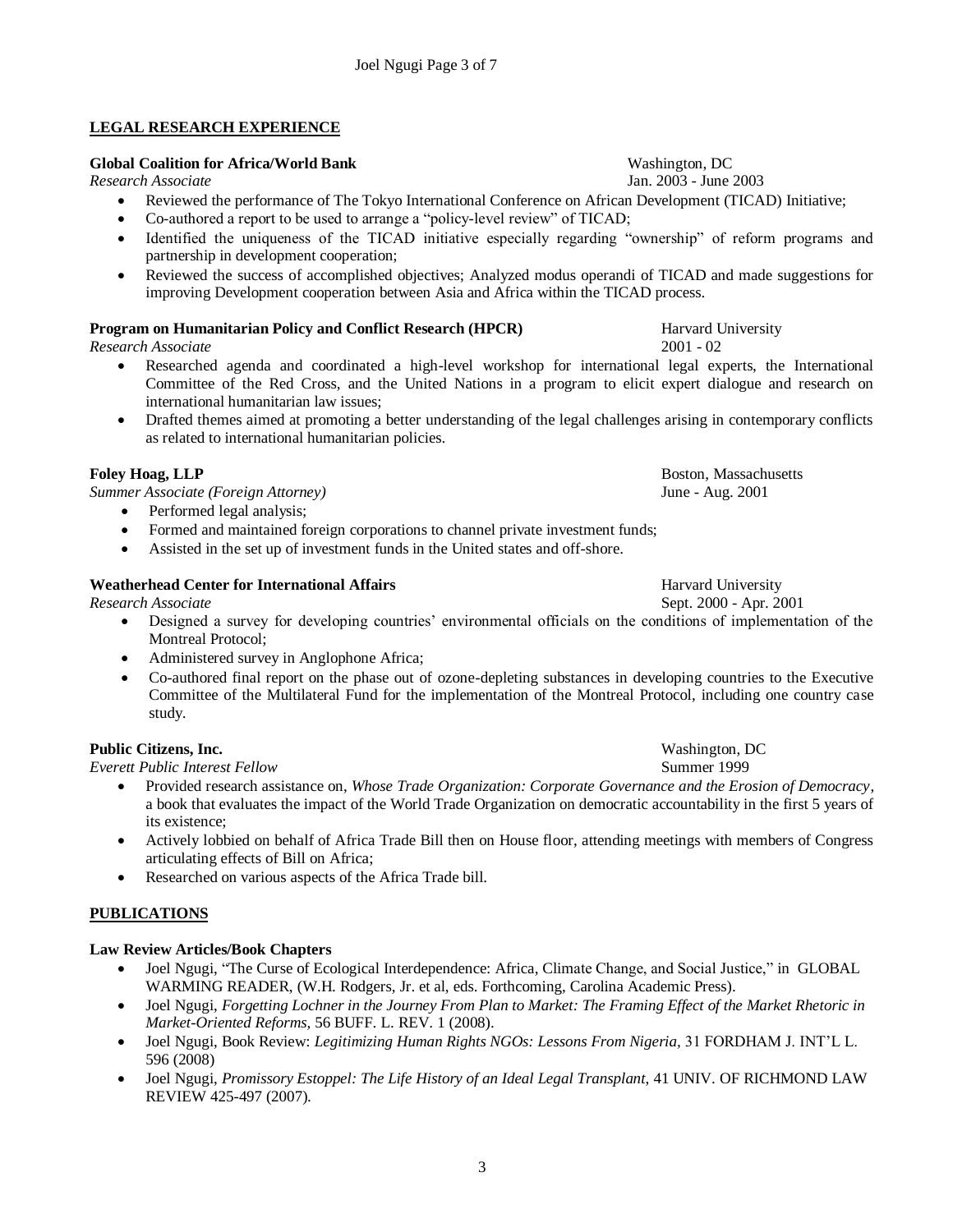- Joel Ngugi, *The World Bank and the Ideology of Reform in International Development Discourse*, 14 CARDOZO J. INT'L & COMP. L. 313-345 (2006); 3 INDONESIAN J. INT"L LAW 316 (2006)
- Joel Ngugi, *Policing Neo-liberal Reforms: The Rule of Law as a Constraining and Enabling Discourse,* 26 UNIV. OF PA. J. INT"L & ECON. L. 513 (2005)
- Joel Ngugi, *Re-examining the Role of Private Property in Market Democracies: Problematic Ideological Issues Raised by Land Registration,* 25 MICH. J. INT"L L. 467 (2004)
- Joel Ngugi, *Making New Wine for Old Wineskins: Can the Reform of International Law Emancipate the Third World in the Age of Globalization?,* 8 UNIV. OF CALIFORNIA J. INT"L L. & POL"Y 73 (2002)
- Joel Ngugi, *The Decolonization - Modernization Interface and the Plight of Indigenous Peoples in Post-Colonial Development Discourse in Africa,* 20 WIS. J. INT"L L. 297 (2002)

# **Other Publications**

- Joel Ngugi, *Making the Link Between Human Rights and Corruption: Promises and Perils,* (forthcoming, Proceedings of 2010 ASIL ANNUAL CONFERENCE)
- Joel Ngugi, *Introductory Remarks: New Voices on Africa,* PROCEEDINGS of 2007 ASIL ANNUAL CONFERENCE, 133 (2007)
- Joel Ngugi, et al, *Options for a Solution to the Post-election Crisis in Kenya,* DAILY NATION, January 4, 2008
- Joel Ngugi, *Kenya Needs an Inclusive Leadership,* THE EAST AFRICAN STANDARD, September 28, 2007
- Joel Ngugi, *Stalling Juristocracy While Deepening Judicial Independence in Kenya: Towards a Political Question Doctrine*, 5 JUDICIAL WATCH SERIES, March 2007
- Joel Ngugi, *The Search for a Perfect Constitution a Futile Effort*, THE EAST AFRICAN STANDARD, September 8, 2005
- Joel Ngugi, *Leave Political Decisions to Politicians*, DAILY NATION, August 16, 2005
- Joel Ngugi, *The Scope of Journalistic Profession After the Randal Decision in ICTY*, 2 MEDIA WORLD 14 (March, 2003)
- Joel Ngugi, *Banking Regulations May Be Key to Recovery in Kenya,* THE EAST AFRICAN STANDARD, January 6, 2003
- Joel Ngugi & Kristen Boon, *Post-Conflict Institutions That Fall Short*: *The UN Mission in Kosovo,* HUMAN RIGHTS DIALOGUE, Winter 2001, Series 2, No. 5
- Joel Ngugi, Rasmus Rasmusson, et al, A COUNTRY-DRIVEN APPROACH TO THE PHASE-OUT OF OZONE-DEPLETING SUBSTANCE IN DEVELOPING COUNTRIES, Cambridge, MA, Weatherhead Center for International Affairs, Working Paper No. 01 – 04 (2001)

# **SCHOLARLY PRESENTATIONS**

- **Kituo Cha Sheria Public Interest Caucus Colloquium**, *The Role of Public Interest Litigation in the Access to Justice of Marginalized Communities Under Kenya's New Constitution*, (August 18, 2011, Nyali Beach Hotel, Mombasa, Kenya)
- **University of Washington School of Law Commencement**, Faculty commencement speech, *The Revolution of the Everyday* (June 10, 2011)
- **University of Washington School of Law & International Law Society**, Law Through Global Eyes Series, Human Rights, Corruption and Development (May 16, 2011)
- **University of Washington Business School & African Studies Program**, *The African Miracle: A discussion about the economic growth in Africa over the last decade* (April 20, 2011)
- **Pacific Northwest Global Donors Conference**, Seattle, *Key Opportunities for (Progressive) Funding in Africa,*  (April 1, 2011, Lion Hotel, Seattle)
- **UISFL Directors' Meeting and Conference & University of Arizona**, Presentation, *A Human Rights Approach to Climate Change in Africa,* (Westward Look Resort, Tucson, Arizona, March 4, 2011)
- **University of Washington School of Law & Justice Advocacy Africa**, Director, African Faculty Trial Advocacy Training Institute, (March 22-26, 2011, University of Washington School of Law, Seattle)
- **University of Washington,** Chair, Convener and Moderator, Symposium on *Global Law and its Exceptions*, (February 24-25, 2011, University of Washington School of Law)
- **African Studies Program & International Law Society**, Host, Moderator and Discussant, *The Politics of Complementarity: The ICC and the Situation in Kenya* (January 27, 2011)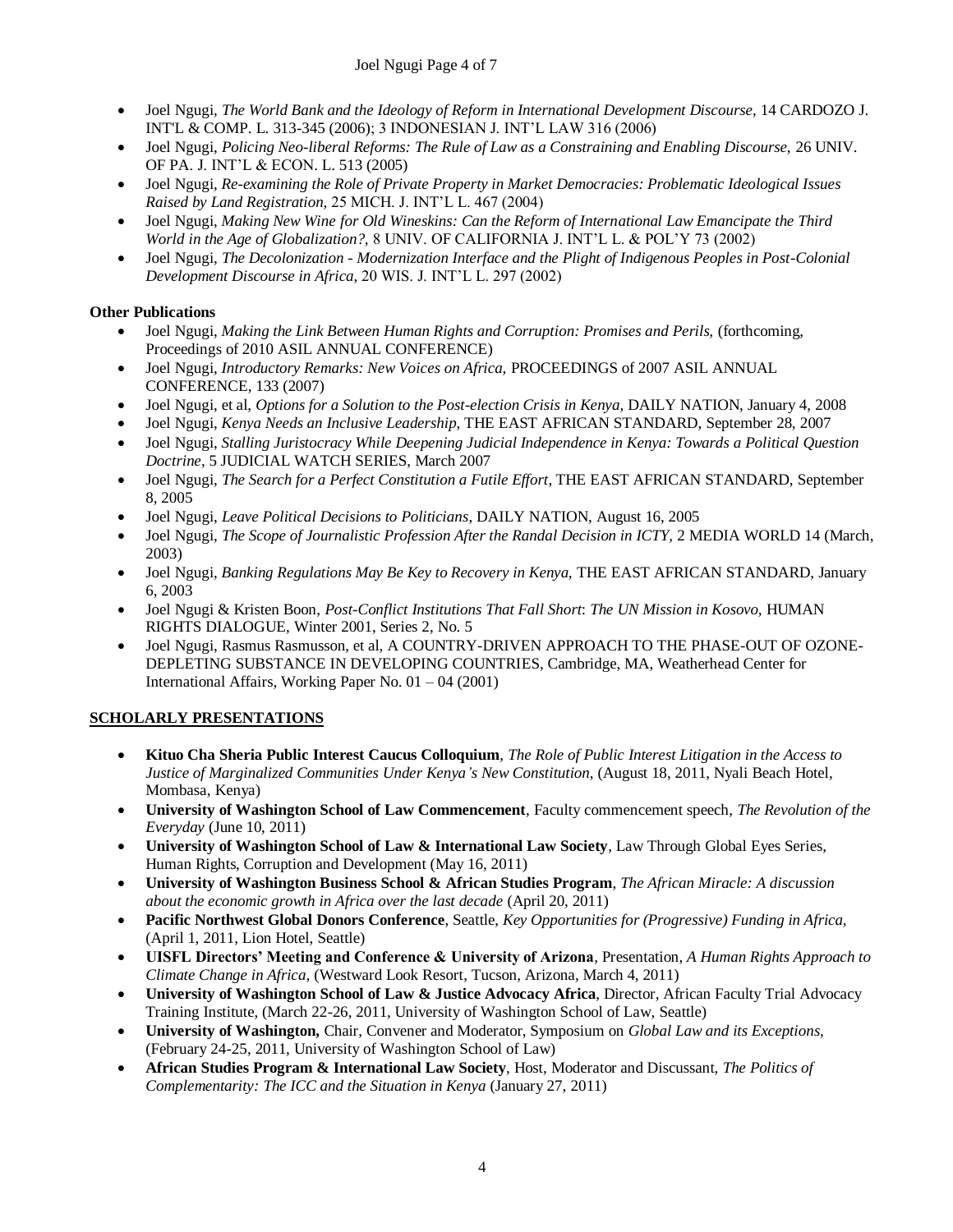- **Seattle Office of Civil Rights**, Keynote address Human Rights Day Celebrations, *A Human Rights Approach to Immigration*, (December 9, 2010)
- **Washington State Bar Association, World Peace Through Law Section**, Presentation, *Economic Rights as the Cornerstone for Building World Peace Through Law: Reflections on Economic Recession, Corruption, Free Trade Regimes and Human Rights* (October 26, 2010)
- **Seattle Human Rights Commission**, *Human Rights101: Why Social and Economic Rights are Human Rights* (October 7, 2010)
- **University of Washington,** Moderator and Discussant, "Lumo", a documentary on violence against women as a war weapon in Eastern Congo (September, 2010)
- **Seattle University School of Law,** Moderator and Discussant, "Lumo", a documentary on violence against women as a war weapon in Eastern Congo (May 2, 2010)
- **University of Washington**, Presentation, *Responsibility to Protect and the Right to Health,* in 8th Western Regional International Health Conference, (April 25, 2010)
- **Bainbridge Public Library,** Presentation, *Responsibility to Protect Doctrine and the Kenya Crisis* in Great Decisions Series (April 3, 2010)
- **American Society for International Law**, 104th Annual Conference, Panel Presentation, *Making the Link Between Corruption and Human Rights: Promises and Perils*, Washington, DC (April 26, 2010)
- **University of Oregon Law School**, Presentation, *Re-conceiving Global Economic Governance from the Ashes of Neoliberalism,* in Oregon International Law Review Annual Symposium, (March 12, 2010)
- **University of Washington School of Law**, Presentation, *Global Interdependence and Regional Curse*, in Three Degrees Conference (May 29, 2009)
- **University of Washington Foster Business School**, Global Business Center, Presentation, *Regulation of Business in Kenya: A Historical Perspective*, (February 27, 2010)
- **Jackson School of International Affairs**, Presentation, *Is there an Alternative to the Popular Accounts of Piracy in the Horn of Africa?* (May 27, 2009)
- **Pangea Organization**, Seattle, Pangea Education Program, Presentation, *Social and Economic Sustainability*, in Symposium on Economic, Environmental and Social Sustainability (May 11, 2009)
- **University of Washington**, Presentation, *The Corrosive Effects of Neoliberal Legal Thought on Human Right*s, in Conference on Global Justice (April 18, 2009)
- **University of Washington School of Law**, Chair and Discussant, Dongsheng Zang"s, *China's Environmental Footprint in Africa: A Critical Outlook* (April 16, 2009)
- **University of Washington School of Law**, Presentation, *The Role of "Modern" Law in Manufacturing Environmental Degradation and Economic Deprivation: A Case Study of Environmental Degradation in Maasai Country* in symposium on Environmental Justice and Governance in Africa, (April 16, 2009)
- **University of Washington School of Law,** Presentation, *Disasters Brewed in American Law? The Prospects and Challenges of Using Anglo-American Law to Promote Economic Development Abroad,* in Town and Gown Alumni event (March 4, 2009)
- **Michigan State University School of Law**, Presentation, *Neo-Liberal's Dilemma: Democracy, the (De)regulatory Logic and the Puzzle of Africa's Gate-keeping State* (February 13, 2009)
- **Pacific Northwest Political Science Association Annual Conference**, Chair and Discussant, *International Relations: Africa and the Diaspora*, Pacific Northwest Political Science Association Annual Conference, Portland, Oregon, (November 6, 2008)
- **University of Washington School of Law**, Chair and Discussant, Conference on *Framing Legal and Human Rights Strategies for Change: A Case Study of Disability Rights in Asia*, UWSL (April 25, 2008)
- **University of Washington School of Law**, Presentation CHRJ Panel discussion, *Human Rights and the Kenya Post-Election Crisis: Causes and Solution* (April 29, 2008)
- **St. Theresa Catholic Church**, Seattle, Presentation, *Kenya After the Post-Election Violence* (June 25, 2008)
- **World Affairs Council, Seattle,** Presentation, *Africa and the Challenges of Governance* (May 29, 2008)
- **University of Washington School of Law**, *The Rule of Law and Post-Election Violence in Kenya* (April, 2008)
- **Seattle University**, Global African Studies Workshop on Kenya, Presentation, *Immediate, Intermediate and Root Causes of the Political Crisis in Kenya* (January 14, 2008)
- **American Society for International Law**, 101<sup>ST</sup> Annual Conference, Introductory Remarks and Moderator, "New Voices on Africa", Washington, DC (March 28, 2007)
- **Daniel J. Evans School of Public Affairs**, Commentator, *The Emergence and Structure of NGO Self-Regulation in Africa,* University of Washington (March 6, 2007)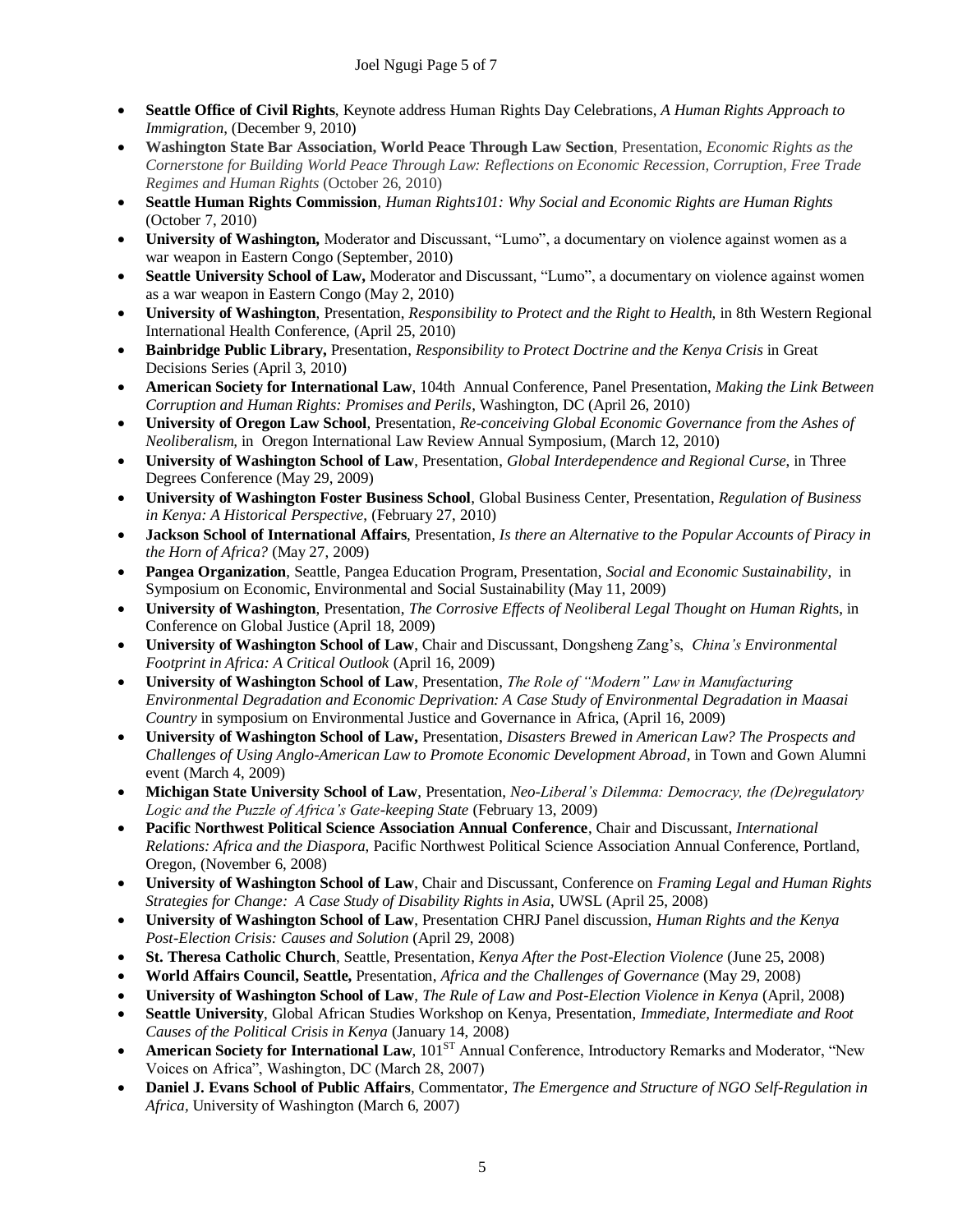- **University of California at Davis**, Presentation, *US International Law Discourse as a Hegemonic Strategy*, UC Davis School of Law (March 2, 2007)
- **Center for Human Rights and Justice**, University of Washington School of Law, Presentation, "Odious Debt: Sovereign Debt Relief as a Human Right", CHRJ Human Rights Moment (February 21, 2007)
- **University of Washington School of Public Health**, Presentation, "Lochner's Trap: A Cautionary Tale About the Right to Health Care," Western Regional International Health Conference, University of Washington (February 16, 2007)
- **American Public Health Association** 134th Annual Meeting, Boston, MA, "It is Not About the Cut: The Balancing Act in Protecting the Human Rights of the Girl-Child in Communities That Practice Female Circumcision," Presentation to the American Public Health Association 134th Annual Meeting, Boston, MA (November 6, 2006).
- **Washington Bar Association**, Seattle, WA, "International Law and the Rights of Indigenous Peoples," CLE Presentation to the World Peace Through Law Section of the Washington Bar Association, Seattle, WA (Oct. 31, 2006)
- **Seattle International Human Rights Coalition and American Friends Service Committee**, Seattle, WA, "Undoing Columbus: A Community Forum on International Law and Indigenous Peoples" Rights," Presentation to the Seattle International Human Rights Coalition and American Friends Service Committee, Seattle, WA (Oct. 12, 2006)
- **Amnesty International Conference**, Moderator, "Fair Trials Norms," Panel at the Amnesty International Conference, Seattle, WA. (February 19, 2006)
- **University of Washington,** Speaker, "Between Modernization and a Hard Place: The Maasai People of Southern Kenya", at *Third Annual Western Regional International Health Conference*, February 19, 2005
- **Cornell Law School**, Speaker, "The Unending Cycles of Rule of Law Revival", at Conference on *Rethinking Law and Development: Socio-Legal Perspectives*, held at Cornell University April 18-20, 2004
- **Harvard Law School**, Speaker, "Lochner Flies to Nairobi on a World Bank Mission: The Framing Effect of Rule of Law Projects," at Conference on *Role of Law in Economic Development: Critiques and Beyond, April 12-13, 2003*
- **James E. Rogers School of Law, University of Arizona,** Distinguished Lecturer, Indigenous Peoples Law and Policy Program at the University of Arizona Law School, "Some Pitfalls in Using International Human Rights Regime in the Indigenous Peoples Struggles," April 4-5, 2002
- **European Law Research Center, Harvard University,** Speaker, "The Slogan "Security of Tenure" in Land Reform and Registration or: Distributive Stakes in Supposedly Neutral and Technical Land Registration Regimes," Presentation at the *Land & Domination Conference,* March 21, 2001
- **Osgoode Hall Law School, York University, Toronto, Canada,** Speaker, "Perverse Links in the Globalization Spectacle: The Rule of Law and Democracy Discourses as Constraining and Enabling Tools" in a conference entitled *The Third World and the International Order: Law, Politics and Globalization,* October 12 – 14, 2001

# **AWARDS**

- **University of Washington School of Law**, Philip A. Trautman Professor of the Year, 2010-2011
- **University of Washington School of Law**, Foundation Scholar Award, 2009-2011
- **University of Washington School of Law**, Philip A. Trautman Professor of the Year, 2004-2005
- **Harvard Law School**, Cambridge MA, John Gallup Laylin Prize in International Law, 2002
- **Harvard Law School**, Cambridge MA, Clark Byse Dissertation Fellowship Award, 2001
- **Institute for the Study of World Politics**, Washington DC, Dissertation Fellowship Award, July 2000-April 2001
- **Weatherhead Center for International Affairs**, Harvard University, Graduate Associate, September 2000 June 2001; renewed September 2001 – June 2002
- **Weatherhead-McArthur Foundation**, Summer Research Travel Grant Award, Summer 2000
- **Everett Foundation**, Everett Public Interest Fellowship Award, Summer 1999
- **Harvard Law School**, Cambridge MA, James N. Snitzler Scholarship, 1998-99
- **Harvard Law School**, Cambridge MA, Emma Gildersleeve Lane Scholarship, September 1997-June 1998

# **ADMISSIONS TO THE BAR**

- Licensed in Massachusetts, United States
- Licensed in Kenya